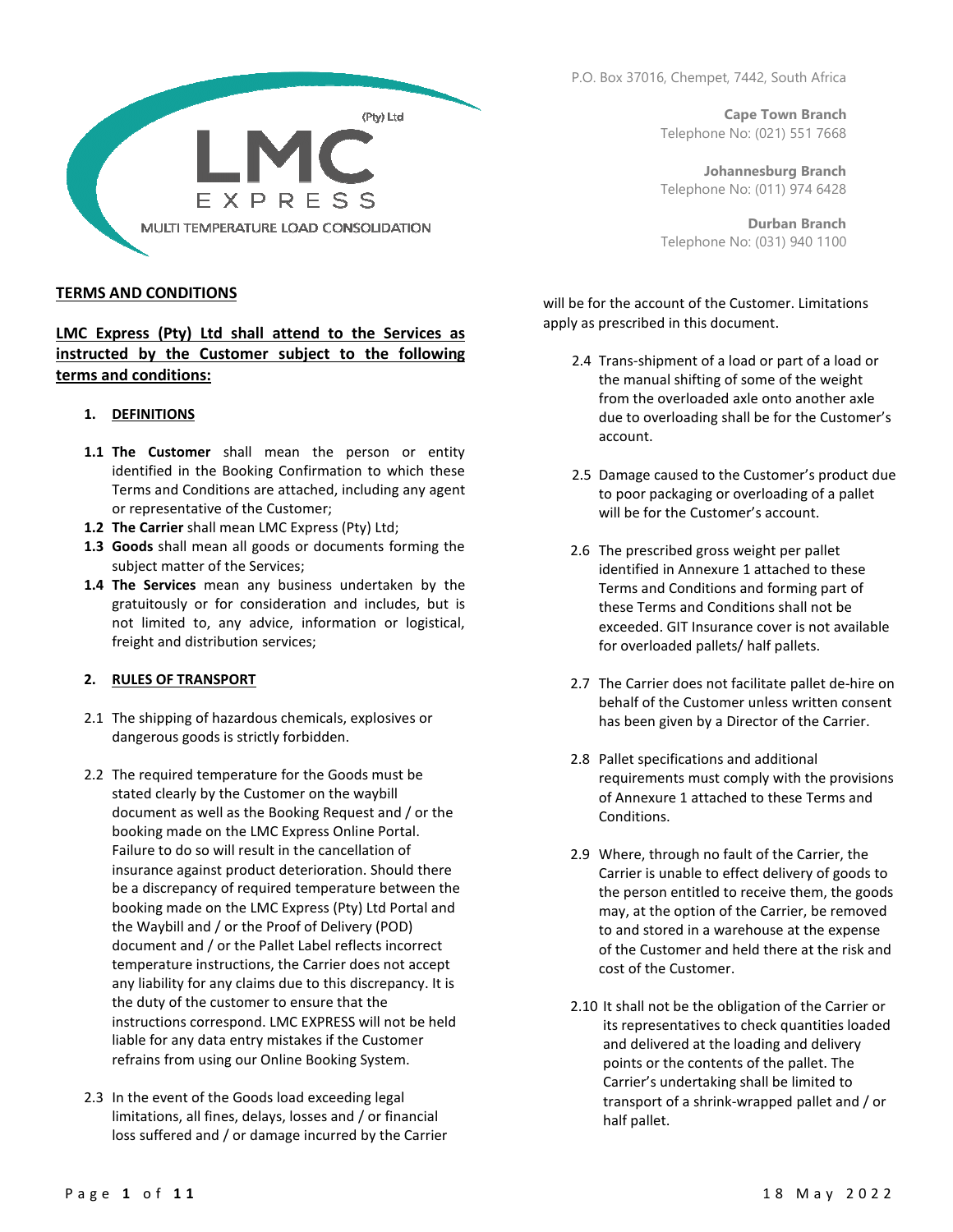2.11 It shall not be the obligation of the Carrier to assist in the loading or offloading of the contents of the pallet(s), half pallet (Goods).

If additional labour charges are incurred, the Customer will be invoiced accordingly. In this event, any injuries incurred by the staff of the Carrier during the process of loading / offloading of the Goods, will be for the account of the Customer. No claims for damages will be considered in this instance.

2.12 Consignments must be booked on the LMC Express (Pty) Ltd Portal before 14:00 pm on the previous day, prior to the departure of the Consignment. Consignments which are booked via e-mail on the LMC Express (Pty) Ltd Booking Request document can be overlooked by the Operations Department.

Our Operations Departments at the various Branches cannot process the large volumes of Bookings. It is vital and the onus is on the Customers to book via the LMC Express Portal in order to eliminate mistakes and missed Bookings.

CBL (Cash before Loading) Customers who do not pay via the Online Payfast System will not be allowed to submit their bookings. CBL Customers bookings are often missed and / or the Proof of Payment does not reflect timeously and the consignment cannot be collected and / or delivered which leads to disappointment, delays and out of stock situations.

Customers who do not book via the LMC Express Online Portal will be charged a Booking Administration Fee.

CBL Customers that do not pay via the Online Payfast System will be affected by a rate increase.

2.13 Depot collections: In the event that product is not collected as per the Booking Confirmation's agreed collection date, LMC Express (Pty) Ltd will not be held liable for the quality of the product whilst in storage at the LMC Express Depot.

# 3. OBLIGATIONS OF THE CARRIER

3.1 As refrigeration units are only designed to maintain the temperature of the load, no claims will be considered in accordance with clause 11.7.2 and clause 11.7.3 if the initial temperature of the load was above / below the required temperature.

It is the Customer's responsibility to ensure that their consignment's temperature is in adherence to the industry standard of chilled goods at +4° Celsius and frozen goods at -18° Celsius. LMC Express (Pty) Ltd can accommodate other temperature requests to transport for a Customer as per direct instruction from the Customer, provided a minimum of sixteen (16) pallets are booked. Upon booking other temperature requests, the Customer must at all times discuss if it is in fact possible with the relevant Operations

Managers, Route Schedulers. Product must be specified in the consignment notes of the Booking. It is advisable to book a full truck load for temperatures other than +4° Celsius and -18° Celsius so that no load consolidation will occur. LMC Express (Pty) Ltd do not offer guaranteed storage facilities at our Johannesburg, Cape Town and Durban Branches for temperatures other than +4° Celsius and -18° Celsius.

The date of product manufacturing plays an important role in that, under pressure, the Customer may produce at short notice and the product cannot be cooled down to the industry standard and will then impact on the temperature of other products on the same pallet and / or on the total load being transported. Various specific temperatures may not be co-loaded / consolidated on one (1) pallet i.e. chilled and dry products as the warmer product will always negatively impact the chilled products.

Insofar as the Carrier can be held responsible for incorrect temperature of product upon the delivery, it is only applicable if it can be proven that the Carrier was negligent during the period from collection until delivery of the product and that there was a malfunction of the cooling unit in excess of two (2) hours on the refrigerated vehicle and then only a claim may be submitted by the Customer at the cost price of the product value in accordance with clause 10.

3.2 Temperature Sensitive Product: LMC Express' business model is such that the doors of our local collection and delivery vehicles are opened and closed quite often. If your product is too sensitive for these conditions, you must adhere to the following:-

3.2.1 Inform the relevant LMC Express Route Controller in writing, by making this entry on your Online Booking.

3.2.2 Book a minimum of eight (8) pallets, so that a dedicated vehicle can collect / deliver your product. If your eight (8) pallets are a multi-drop and / or multi collection order, LMC Express will not take responsibility for temperature spikes during the collection or delivery process.

If the above provisos are not met, LMC Express will not consider a temperature deterioration claim.

# 4. PRODUCT TEMPERATURE MEASUREMENT

The only acceptable method of product temperature measurement will be an invasive (destructive) method whereby the product is physically penetrated by the temperature measurement device needle as per the 'REGULATIONS GOVERNING GENERAL HYGIENE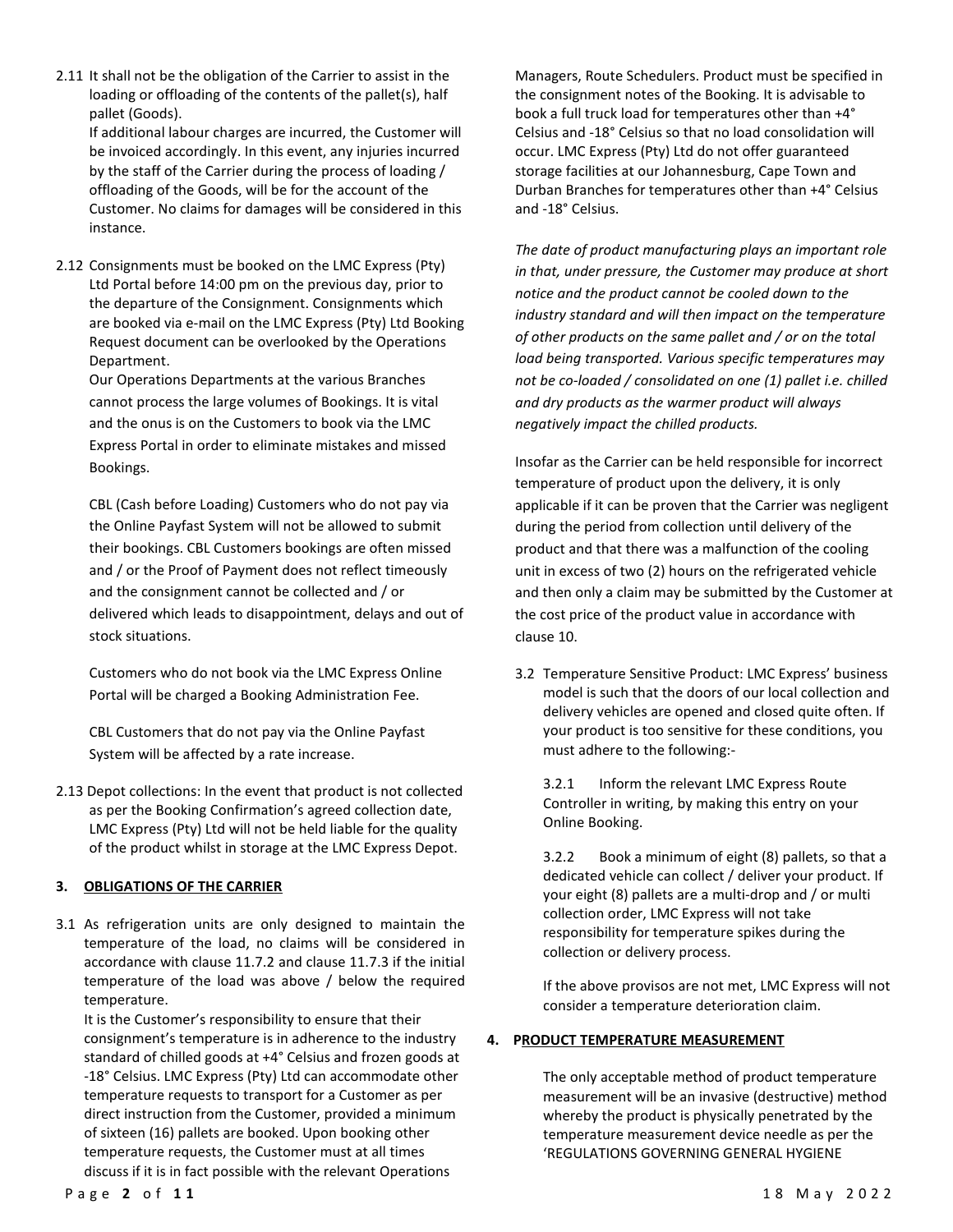REQUIREMENTS FOR FOOD PREMISES & THE TRANSPORT OF FOOD (R638)'.

Any other method to ascertain the temperature of the product will not be accepted by the Carrier and no insurance cover shall be available and / or no claim for temperature deterioration will be considered should the above procedure not be followed. The onus is on the Customer, Consignor and Consignee to prove the actual temperature.

No claim for incorrect temperature will be considered in the event that the consignment is collected from an LMC Express Depot and temperature is not checked upon receiving and witnessed by an LMC Express Employee. The onus is on the collecting party to check and verify temperatures at time of collection.

In the event that The Customer selects 'NO TEMPERATURE REQUIRED' as mode of transport on the LMC Express Waybill, no claim for product deterioration will be considered.

# 5. COSTS AND FEES

- 5.1 The Customer shall pay the freight and all other lawful charges accruing on the goods in accordance with the Carrier's Booking Confirmation.
- 5.2 LMC Express (Pty) Ltd allows one (1) hour for consignments consisting of less than six (6) pallets and / or a half pallet; two (2) hours for consignments exceeding six (6) pallets. Thereafter the Customer shall be liable for payment of standing time of R500.00 (VAT excluded) per hour. Overtime charges may be additional to the standing time charges. The Carrier reserves the right to withdraw its collection and / or delivery vehicle should the Customer exceed the allowed delivery and / or collection time. Re-delivery and / or re-collection charges will be for the account of the Customer at R500.00 per pallet.

Storage charges are applicable from day two (2) and product will automatically be returned to the Customer on day five.

5.3 The Customer shall be liable for payment of all costs of repairs to the Carrier's vehicle in the event of any damage caused by it or its representative.

### 6. PAYMENT TERMS

- 6.1 All amounts due to the Carrier are payable via electronic funds transfer (EFT) by the Customer as per the Customer's account terms granted by the Carrier.
- 6.2 If any amounts owing by the Customer to the Carrier remain unpaid on the due date set out in the invoice, then all other amounts owing by the Customer to the Carrier, shall become due and payable immediately and

the Carrier shall be entitled, but not obliged (and without prejudice to any of its other rights and remedies in law) by notice in writing to the Customer to suspend performance of any of its obligations under this Agreement until such time as the Customer has rendered payment in full of all outstanding amounts due to the Carrier.

- 6.3 Customer accounts which exceed their payment terms due dates will be closed after the fourth  $(4<sup>th</sup>)$  overdue payment is received. Thereafter all business will be conducted on a 'Cash before Loading' basis (CBL). CBL bookings must be paid online, via the LMC Express (Pty) Ltd booking portal. Failure to do so may lead to delays in collection or delivery as well as cancellation of GIT insurance.
- 6.4 In the event that a 'Cash before Loading' (CBL) Customer or Cash Customer fails to select that they require label(s) and / or shrink-wrap and / or pallet(s) when making a booking, an additional invoice will be raised for an administration fee of R200.00.
- 6.5 The Customer will be charged a banking fee and / or a deposit fee for all Cash deposits and / or Cash payments.
- 6.6 Customers who spend less than R5 000.00 per month must book and pay online.

# 7. DELIVERY TERMS

- 7.1 The Carrier undertakes to transport and to deliver the Goods in accordance with the Customer's instructions as reflected on the Booking Confirmation, but is not responsible for delays which are caused by events beyond its control.
- 7.2 Should the Carrier be unable to collect and / or deliver the Goods for any reason outside of its control (including the Customer's refusal to accept the Goods), the Carrier shall be entitled (at its discretion) to return, detain, store, sell, abandon or destroy the Goods, or any part thereof, at the expense of the Customer after (five) 5 days. The date of delivery as indicated on the LMC Express (Pty) Ltd Waybill will be considered as day one (1).
- 7.3 The Customer shall properly and accurately give to the Carrier the name and address of the Customer and all documents that must of necessity accompany the Goods or such documents as the Carrier may require.
- 7.4 The Carrier shall not be responsible nor incur any liability for any loss or incorrect delivery of goods due to the name and address of the Customer being incorrectly stated by the Customer.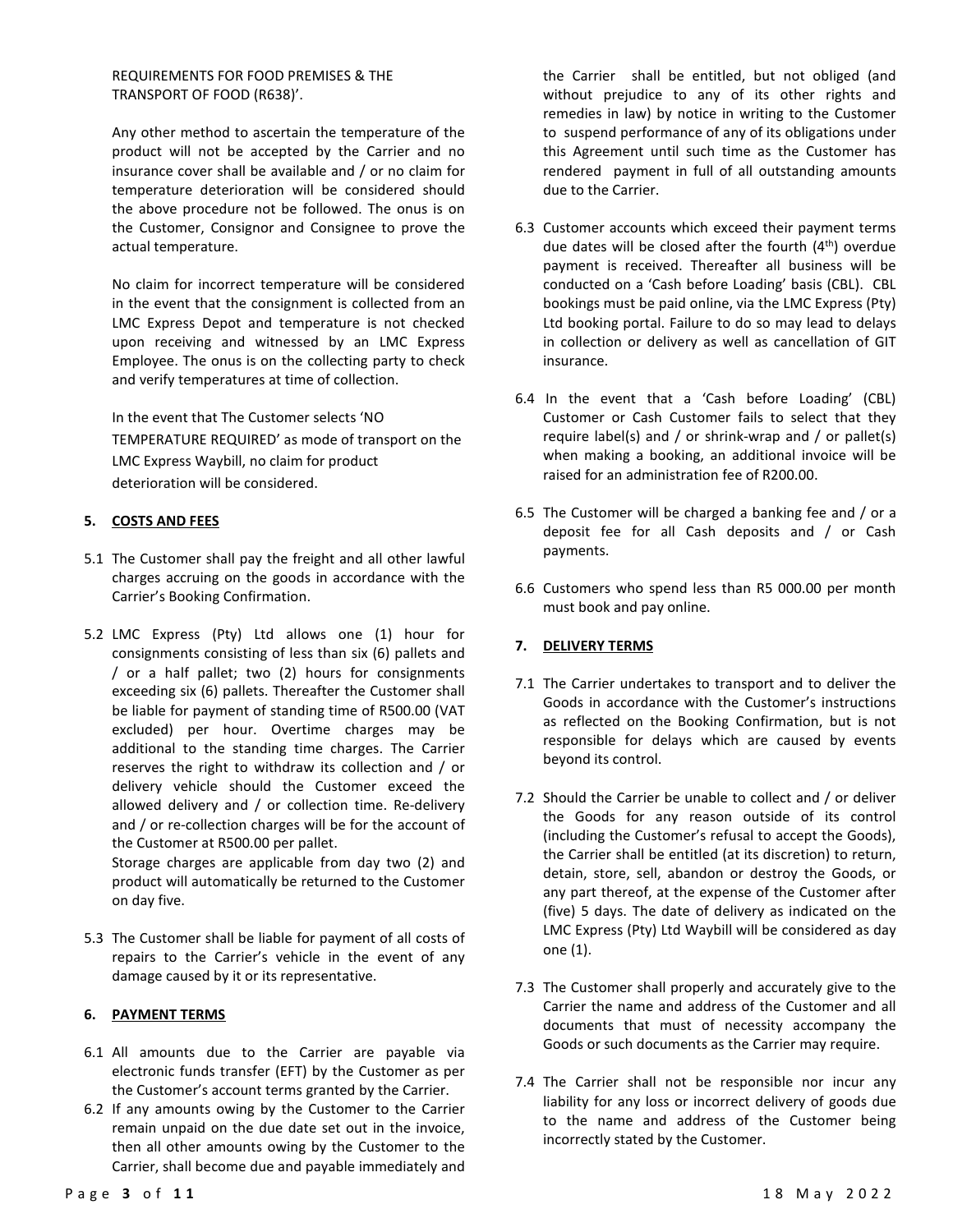- 7.5 The Carrier shall not be liable for any loss in the event of delivery being affected to some person other than the Customer, in the event of the Customer, or his agent, not being present to receive and accept delivery of the Goods.
- 7.6 In the event of the Customer refusing to accept delivery of the Goods in whole or in part, or in the event of the Carrier being unable to effect delivery by reason of the address of the Customer being improperly or inaccurately stated and being compelled to return the Goods to the Customer, then the Customer shall be liable for all reasonable costs incurred in the return of such Goods.
- 7.7 In the event of the Carrier being compelled to dispose of such Goods by reason of their perishable nature or for whatsoever other reason, the Carrier shall not be liable for any damage to or loss of such goods or any loss or damage arising out of the disposal thereof and the Customer shall be liable to the Carrier for all costs incurred in connection with the disposal of such Goods.
- 7.8 The Customer warrants the accuracy of all descriptions, values and other particulars furnished to the carrier and indemnifies the Carrier against all claims, losses, penalties, damages, expenses and fines whatsoever arising from any inaccuracy or omission.
- 7.9 The onus of establishing the condition of the Goods at the time of acceptance and delivery thereof by the Carrier shall rest on the Customer.
- 7.10 The signature of the Customer on the Waybill / Proof of Delivery, in acknowledgement of having received the Goods in good order and condition, shall be prima facie proof of the Goods having been properly delivered by the Carrier in good order and condition.

### 8. THE CARRIER'S SECURITY

- 8.1 The Carrier shall have a lien over all Goods for monies which are due and payable to the Carrier by the Customer in respect of any Services rendered by the Carrier to the Customer.
- 8.2. Without prejudice to any of the Carrier's rights or remedies against the Customer, in the event of the Customer failing to pay to the Carrier any monies due by it, the Carrier shall have the right on ten (10) calendar day's business notice to the Customer:
	- 8.2.1 To open and examine any part of such Goods; and
	- 8.2.2 To sell, either by public auction or private treaty, the whole or any part of the Goods in satisfaction of the debt; and
	- 8.2.3 To apply the proceeds of any such sale, after deducting all expenses

attendant thereupon, in payment of or towards any interest firstly and then capital due by the Customer to the Carrier and;

8.2.4 To pay the Customer any remaining surplus, within 60 (sixty) days after such sale whereupon the Carrier shall be released from all liability whatsoever in respect of the goods carried.

# 9. GENERAL

- 9.1 If there is any inconsistency between these terms and conditions and any special terms of the order / tender, then these terms and conditions shall take priority.
- 9.2 These terms and conditions take priority over any terms and conditions of any subcontractor that loads on behalf of the Carrier.
- 9.3 System generated correspondence is considered as legally accepted by the recipient. The Customer may request additional copies of this Agreement at any time. LMC Express (Pty) Ltd Terms and Conditions are available on our website: - www.lmcexpress.co.za
- 9.4 The parties consent to the appointment of an arbitrator in any dispute arising as a result of this Agreement and irrespective of the amount in dispute.
- 9.5 In the event of the Carrier having to instruct its attorneys to recover moneys from the Customer the Customer shall be liable for and shall pay all legal costs incurred by the Customer on an attorney client basis, inclusive of collection commission.
- 9.6 The Customer agrees to accept any notice in legal processes under this Agreement at the address it gives to us on the Booking Request and / or the booking made on the LMC Express (Pty) Ltd Portal. This address is known in law as your domicilium citandi ET executandi.

The notices and processes include letters reminding the Customer of payments it has missed, letters of demand, a summons and other legal notices. If the Carrier sends the Customer a letter by registered post, it will treat it as if the Customer received the letter ten (10) days after date posted. If the Customer disputes this, it will have to prove it did not receive it at that time.

If the Customer wants to change the address at which it agrees to accept notices and legal processes, then it must give the Carrier notice in writing by any of these means: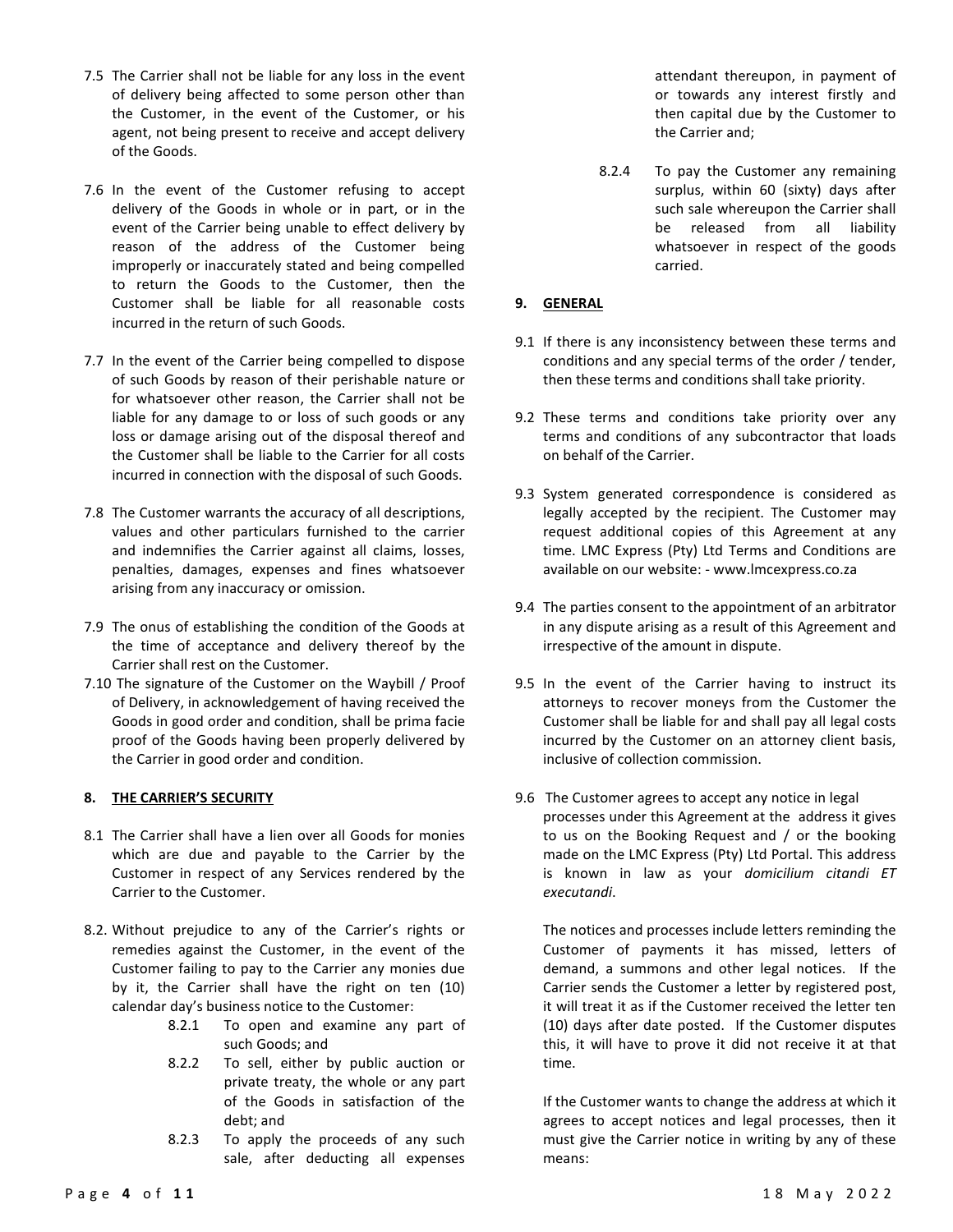- Delivering the notice to the Carrier by hand
- Send it by registered mail
- Send it by email to:

Lizette Conradie: lizette@lmcexpress.co.za Mariette Honeyborne – Wright: mariette@lmcexpress.co.za Call the Carrier on +27 21 551-7668 (Head Office)

# The Customer can send notices and legal processes to the Carrier at: UNIT 8 – 10 DRILL PARK, 3 DRILL AVENUE, and MONTAGUE GARDENS

The Carrier will give the Customer notice of any change to its address where it chooses to accept notices and legal proceedings.

- 9.7 The Carrier is not responsible for:
	- any loss or damage the Customer may suffer because of incorrect information that it gives to the Carrier
	- anyone else accessing the Customer's information
	- The consequences of any enquiries made by or from a credit bureau, because of any information provided by the Carrier about the Customer's account. The Carrier endeavours to ensure that all information about the Customer is accurate.
- 9.8 The parties acknowledge that each clause of this agreement is separate. If any clause of this agreement is or becomes illegal, invalid or unenforceable for any reason or in any jurisdiction, it will be treated as if it had not been written. This does not:
	- make the rest of the agreement illegal, invalid or unenforceable
	- Affect the legality, validity or enforceability of the clause in another jurisdiction.
- 9.9 These written terms and conditions are the whole agreement between the Carrier and the Customer. Neither party is legally obliged to comply with any express or implied term, condition, undertaking, representation, warranty, or promise not recorded in this agreement. This agreement replaces any arrangement or understanding held by the parties.
- 9.10 We do not lose any of our rights under this agreement if we do not immediately and in every instance insist on them. You may not raise it as a defense if we have a right but do not enforce it at the relevant time. For example, if we allow you extra time to pay your monthly payments in one month, it does not mean we have allowed you extra time the next or any other month.

#### 10. LIABILITY & INSURANCE

10.1 The Carrier shall obtain for the Customer insurance cover to the maximum value of R80 000.00 per pallet and R40 000 per half (½) pallet, provided the Customer's account is not in arrears.

In the event that the Customer requires insurance cover in excess of R80 000.00 per pallet on an ad hoc basis, the Customer shall request additional cover in writing from the Carrier and the Carrier may obtain the requested insurance cover upon receipt of the written instruction from the Customer at an additional cost to the Customer. Written instruction should be submitted to the Carrier and the Company Insurance Broker, Hentie Engelbrecht (hentie@abrisk.co.za) prior to the Customer releasing the Consignment to the Carrier for cover to be in place. The extended insurance cover will only be effective when LMC Express (Pty) Ltd responds with written confirmation of the extended insurance cover to the Customer and / or the Debtor.

- Insurance cover required for the value of R100 000.00 per pallet will result in an additional charge of R300.00 per pallet to the Customer.
- Insurance cover required for the value of R150 000.00 per pallet will result in an additional charge of R500.00 per pallet to the Customer.
- Insurance cover in excess of R150 000.00 per pallet will be approved by the Carrier and cost will be provided.

Customers requiring insurance cover in excess of R150 000.00 per pallet on a consistent basis may inform the Carrier in writing and the Carrier upon validating the request may instruct the insurer to increase the limit in terms of the Customer value.

The Carrier does not insure parcel consignments. Should the Customer require insurance on parcel consignments, the Carrier can at the Customers request officiate insurance at a cost of 10% of the declared cost price value of the Customers parcel consignment.

10.2 All LTL (Less than Full Truckload) consignments consisting of ice cream, frozen yogurt, ice lollies, ice pops, fresh fruit, fresh vegetables, fresh herbs, fresh fish and frozen croissants are transported at the risk of the Customer unless the loss or damage was caused by an accident whilst the product was in our vehicle or a breakdown / malfunctioning of the cooling unit or due to /public unrest.

\*LTL = Consignments of single collection, single delivery, 14 – 16 Pallet Loads and 30 Pallet Loads.

10.3 The Carrier shall not be obliged to insure any goods separately.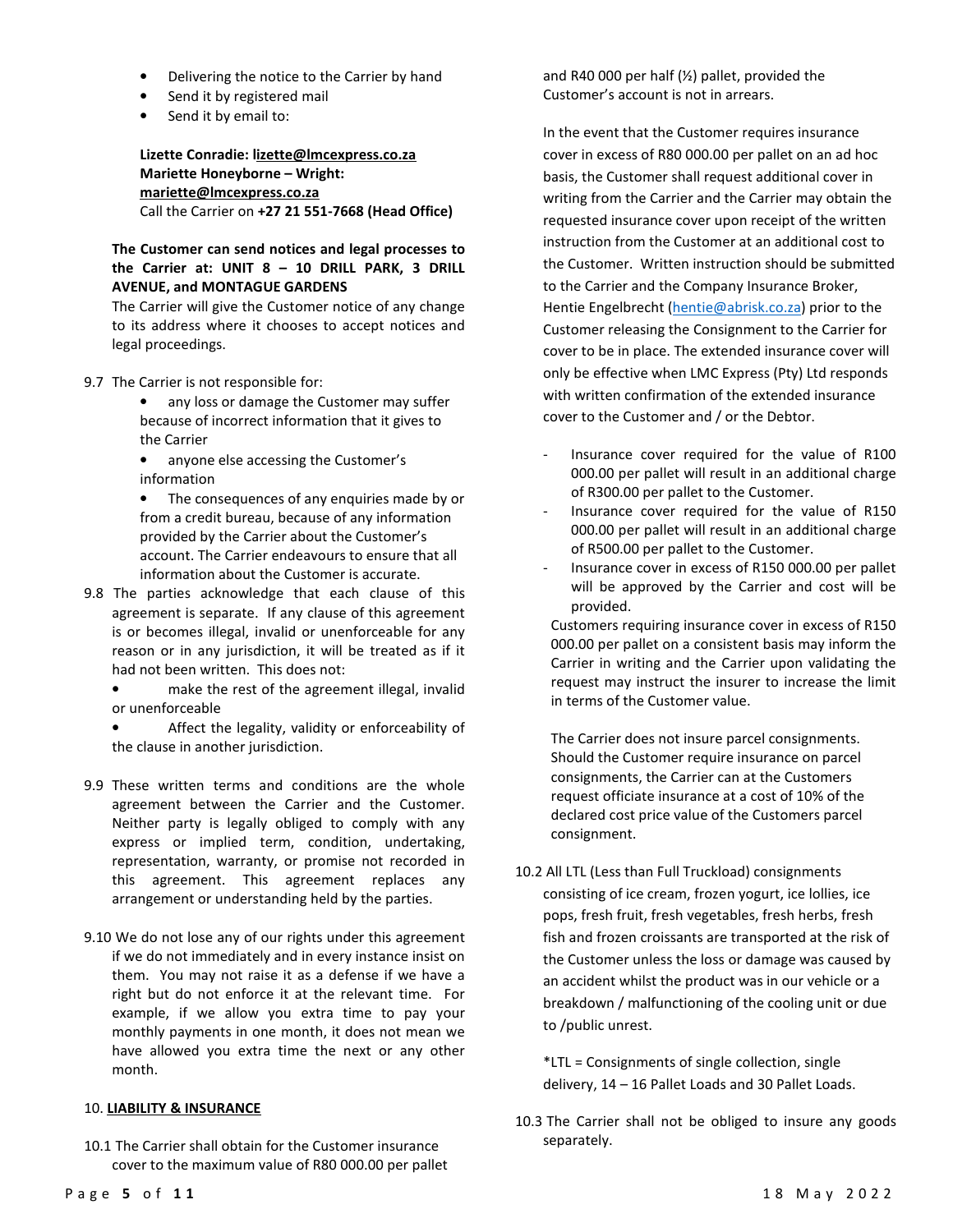- 10.4 The Carrier does not guarantee that additional insurance will be obtained for the amount requested by the Customer. Please note that additional cover must be requested prior to releasing the consignment to the Carrier.
- 10.5 To the extent that the Carrier agrees to arrange insurance cover for the Customer, it does so as agent, for and on behalf of the Customer.
- 10.6 If the Customer wishes to secure its own insurance, it shall advise the Carrier accordingly. Such arrangement must be made at least 24 hours prior to collection. Additional insurance is only available to Customers who have an account with LMC Express (Pty Ltd.
- 10.7 It shall be the responsibility of the Customer to pack its products onto a pallet. The Customer must ensure that the product is packed to allow sufficient airflow to the product. Failing may cause for a claim to be rejected without any liability to the Carrier.
- 10.8 The Carrier shall not be liable for any loss, shortage or damage, caused by any circumstance beyond the control of the Carrier.
- 10.9 The Carrier shall not be liable for any indirect or consequential damages from an incident which occurred whilst the Customers product was in the care of the Carrier.

### Disclaimer of Liability:

LMC Express (Pty) Ltd shall not accept any liability for any loss, injury and / or damages in the event that a Customer, Consignor and / or Consignee or an employee of the Customer, Consignor and / or Consignee requests that an LMC Express (Pty) Ltd employee operates the Customer, Consignor and / or Consignee's forklift or any other vehicle.

### 11. CLAIMS

Notwithstanding the provisions of clause 10 above, the Customer shall be entitled to report damages, shortages, product temperature deviations and product returns as follows:

11.1 The Carrier's drivers shall be issued with reporting documents which the Customer / Consignee must complete to report damages and / or shortages and / or product temperature deviations and / or product returns.

Alternatively, the Customer may request the applicable form from LMC Express (Pty) Ltd. The Customer is obliged to comply with all the conditions as stated on the relevant document(s) in order to qualify for consideration of a credit request to the Carrier. On the occasion that the Customer's product is rejected

upon delivery, resulting in product return, the Carrier's insurance cover ceases immediately and no claim will be considered in the event of damages, shortages, temperature deterioration as a result of the returned product.

LMC Express is under no obligation to obtain permission from the Customer (Debtor) to accept Product Returns and to execute the Returns to our Dispatching Depot.

11.2 Effects of odour:-

The descriptions from complainants may differ from the discharger, who might be unaffected by working in the odour on a daily basis.

It is preferable to refer to the character of an odour, rather than its 'offensiveness' to avoid confusion between the inherent characteristics of an odour (i.e whether it is pleasant or unpleasant) and whether there is an 'objectionable or offensive' effect occurring as a result of exposure to odour.

It is the Customers responsibility to inform LMC Express of products they wish to transport which may have an odour that will affect other consignments transported by the Carrier. Certain food types absorb odours i.e. dairy, bakery types of products etc.

List of odour risk food types:-

Offal, casings, onions, garlic, animal horns and animal skins etc.

In the event of odour contamination, the Consignor / Debtor will be responsible for any claims which affected other Customer's consignments.

Determining if an odour is offensive or objectionable (and so a breach of consent) is always dependent on all of the FIDOL factors (Frequency, Intensity, Duration, Offensiveness and Location), and proof is required before enforcement action can be taken. For a breach of the condition to occur, this generally requires an assessor officer to validate an odour complaint by determining if the odour was offensive or objectionable in the instance.

11.3 Notice of the loss and damage to any goods carried under the bill of lading, setting out particulars of the origin, destination and date of shipment of the goods and the estimated amount claimed in respect of such loss or damage must be given in writing to the Carrier at the point of delivery or at the point of origin. Endorsement of a potential claim must also be effected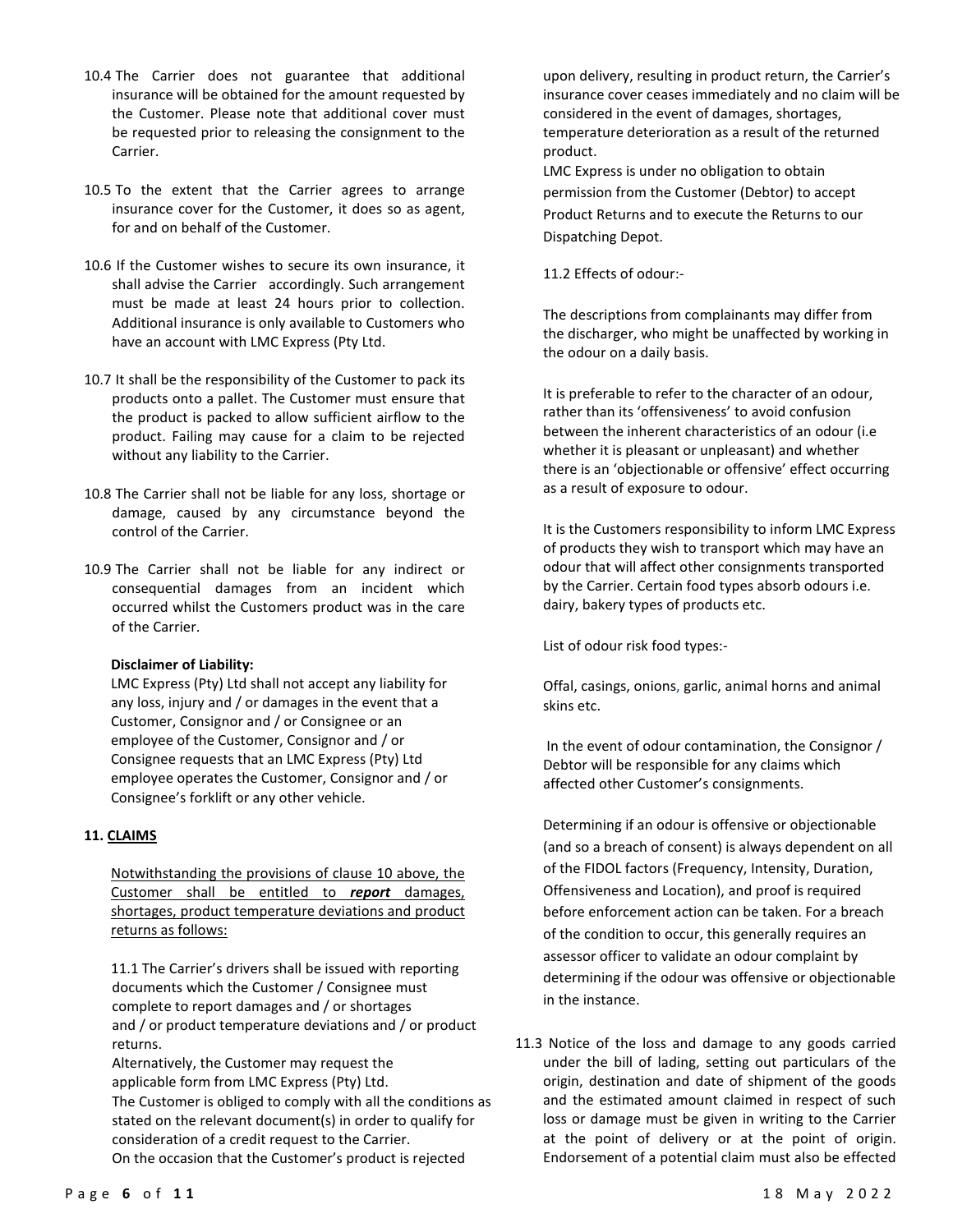on the Carrier's Proof of Delivery document or its subcontractor's Proof of Delivery Document by the Customer and countersigned by the relevant driver. Any claim against the Carrier for damages to the load will only be considered if the condition of the load is inspected by a representative of the Carrier within twenty-four (24) hours of the damages being detected.

- 11.4 The maximum insured value of R80 000.00 per one (1) complete pallet applies in the event of the total rejection as a result of a relevant claim. In the event of a partial claim, the total insured value of R80 000.00 does not apply. \*The claim will be subject to a pro rata value of the actual loss incurred and / or will be calculated as a percentage of the maximum insurance cover of R80 000.00 per pallet at the cost price of the product as specified in point 11.4.
- 11.5 Each claim must consist of a formal credit request, itemizing the damages and / or shortages and / or product returns at its cost price.
- 11.6 All claims must be reported whilst the Carrier's vehicle is on site. Failure to do so will result in the rejection of the claim.

#### 11.7 Claims and refunds are at the Carrier's discretion and will only be considered by the Carrier if

- 11.7.1 the above procedure has been followed;
- 11.7.2 the Customer can prove the temperature of the product at the time of loading. (The Customer should follow the procedure as set out in Annexure 1 to obtain the accurate temperature in this regard);
- 11.7.3 the Consignor / Sender probes a specific sample box / carton, clearly marked as TEMPERATURE SAMPLE BOX and enter this temperature on the LMC Express Waybill. This procedure must be witnessed by a representative of the Carrier or the LMC Express driver upon collection. This box will be deemed the temperature sample box, of which the temperature must be taken upon delivery.
- 11.7.4 the Customer can prove that the shrink-wrap of the pallet has been tampered with and
- 11.7.5 the Customer does not request an employee of the Carrier to de-palletize and / or re-pack and / or re-load any product;
- 11.7.6 the Customer has submitted a completed Booking Request and / or the booking made on the LMC Express (Pty) Ltd Portal prior to the collection of a consignment.
- 11.8 Good in Transit Insurance Cover is forfeited if the LMC Express (Pty) Ltd Booking Request is not received prior to the collection of a consignment.
- 11.9 No claims can be offset against any payment owed to the Carrier.
- 11.10 In the event of a Customer submitting a claim, the value of the load will be based on the cost price of the product.
- 11.11 The decision of the Carrier's assessor will be binding regarding whether the products are still fit for use.
- 11.12 All products on which a potential claim is lodged must be kept until the Carrier's assessor agrees to the release thereof.
- 11.13 In the case of a hijacking, if there was any involvement of any representatives of the Customer, the Carrier has the right not to consider such a claim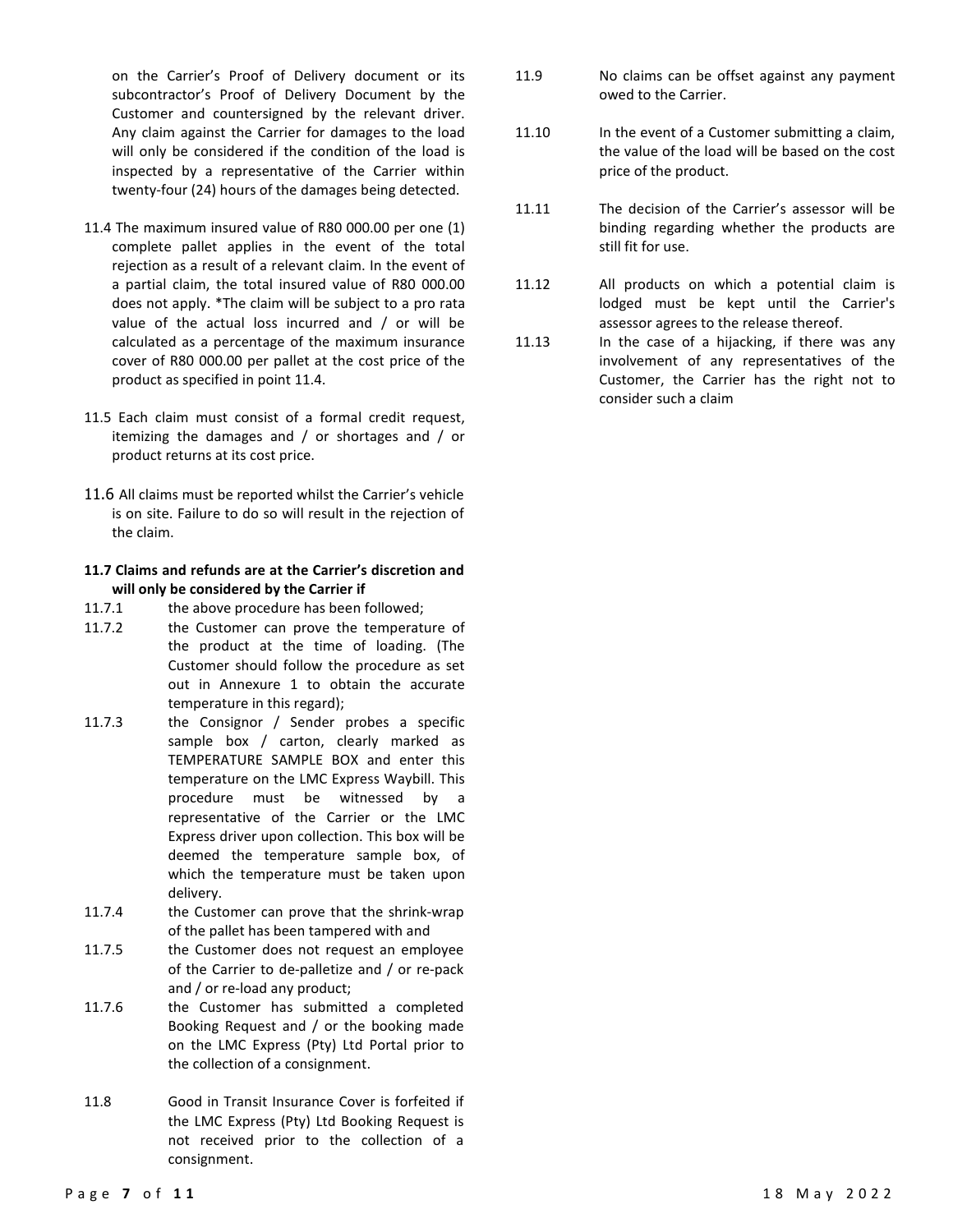#### ANNEXURE 1

### Pallet Specification:-

## No claim will be considered if our pallet specifications have not been adhered to:-

## The Integrity of Product on a Pallet should comply with the following:-

- It can support the product characteristics and protect against weight and in transit movement.
- The outer packaging secures the specified units per carton precisely.
- The outer packaging cardboard does not get damaged in transit over long distances.
- The cartons at the pallet bottom can support the total pallet weight without being damaged.
- For double stacked pallets, again the packaging can protect the product in the bottom layers.

#### 1. Pallet Specifications and Additional Requirements:

- Pallet dimension should be 1m x 1.2m
- Pallet height should not exceed 1.8m
- Pallet should be a four-way entry pallet No overhang of product on the pallet is allowed: product loaded should not exceed the 1m x 1.2m dimensions of the pallet.
- Pallet should be correctly labelled and shrinkwrapped.
- Pallet should not exceed the prescribed weight.

#### 1.1. Weight:

- The prescribed maximum gross weight per pallet allowed for Consignments between Cape Town and Johannesburg is 950 kilograms.
- The prescribed maximum gross weight per pallet allowed for Consignments on all other routes is 850 kilograms.
- Customers will be charged at R3.50 excluding VAT per kilogram on the excess weight of all pallets exceeding the prescribed gross weight.
- Fines and / or penalties and / or damages due to overloading of the pallet(s) will be for the Customer's account.
- Please be aware that the permitted weight of the first and last six (6) pallets of a Full Truck Load Goods must not exceed 850 kilograms per pallet.

#### 1.2. Protective Wrapping (Shrink-wrap) and Labelling:

Pallet should be shrink-wrapped. For security purposes, we require that the top of the pallet also be shrink-wrapped.

\*Please note that LMC Express (Pty) Ltd will charge per pallet to re-wrap and / or provide additional shrink-wrap.

- Shrink-wrapping should be done in such a manner that the product is stable and well-protected.

No claims for shortages will be considered if the Customer receives the pallet with shrink-wrap intact.

No claims for damages will be considered if the pallet was not shrink-wrapped according to our specifications.

- Should LMC Express (Pty) Ltd have to re-wrap pallets due to non-adherence to our Pallet Specifications and Requirements, we will not be held liable for shortages, damages and temperature deterioration.
- Pallets should be labelled and we recommend that Customers label their pallets on all four (4) sides whilst shrink-wrapping. This will prevent pallets from being re-wrapped without the Customer's knowledge. Claims which arise due to the incorrect labelling of a pallet will not be considered. \*Please note that LMC Express (Pty) Ltd will charge per pallet to label on the Customer's behalf should the Customer refrain from labelling its own pallets. \*Please ensure that labels have the following information:-
	- Company Name of the Customer (Receiving Customer)
	- Contact Person's Name and Telephone Number & e-mail address.
	- Required Temperature Example of Required Temperature: DRY: NO TEMPERATURE REQUIREMENT FROZEN: MINUS 18⁰ CELSIUS CHILLED: PLUS 4⁰ CELSIUS

LMC Express (Pty) Ltd will not be held liable for an incorrect delivery due to an absence of a label or an incorrect label and redelivery of such will be for the account of the Customer.

LMC Express (Pty) Ltd will not be held liable for consequential damages, losses or returns in the event that pallet labels do not match the instruction on the LMC Express Waybill.

- LMC Express (Pty) Ltd drivers may refuse to load a Customer's consignment if they are of the opinion that the packaging material or the manner in which the pallet was packed by the consignor will result in damage to the product whilst in transit. LMC Express (Pty) Ltd reserves the right to charge the Customer 75% of the transportation rate of the consignment, should the consignment be cancelled and / or postponed under these circumstances.
- No claim for damages due to poor packaging will be considered.
- For all consignments consisting of buckets; please ensure that the empty pallet is covered with a layer of cardboard prior to loading the first layer of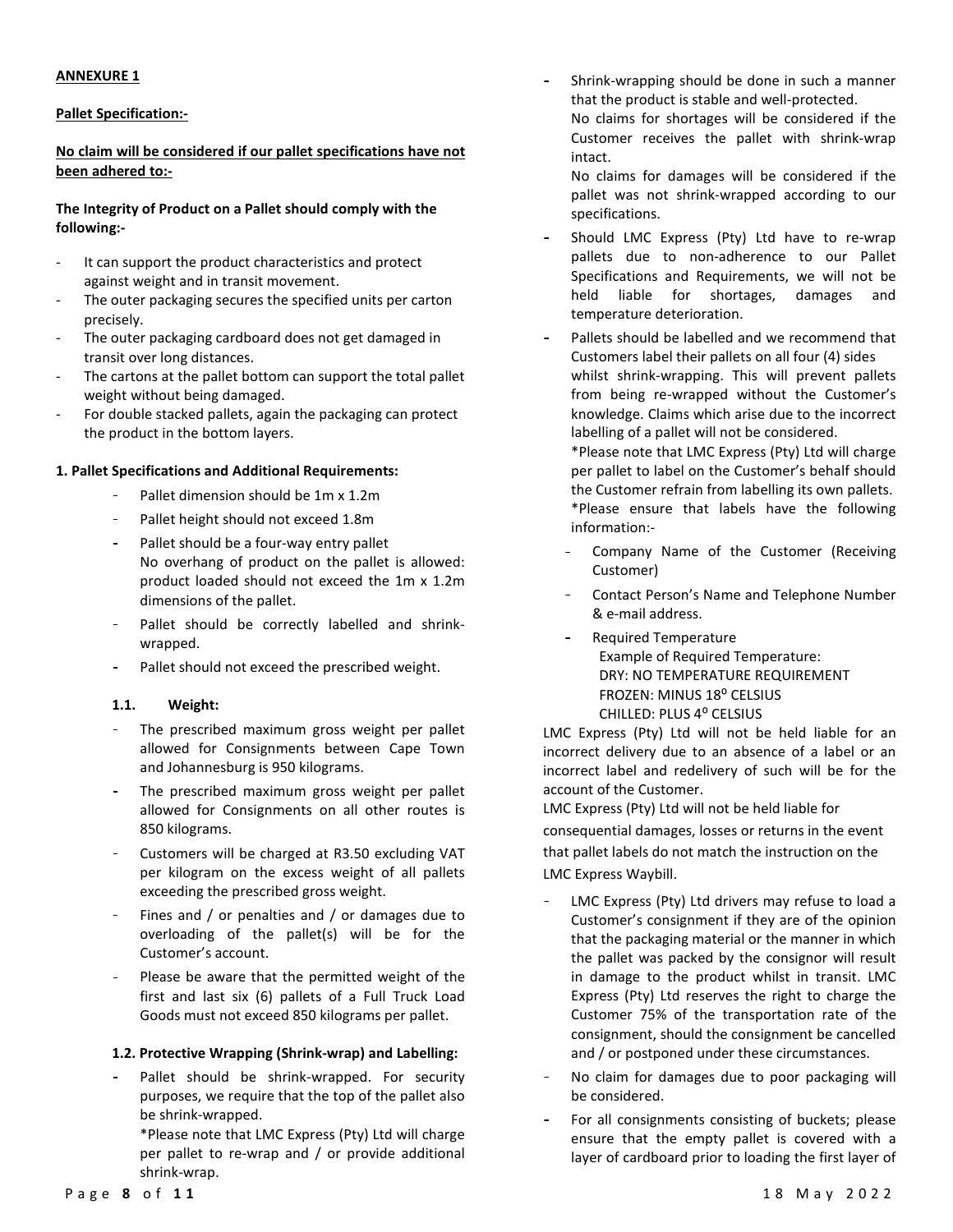buckets as well as inserting cardboard between the layers of buckets in order to stabilize the load. Please ensure at least five (5) layers of shrink-wrap.

### 1.3. Temperature Control:

- The only procedure accepted by the Carrier of obtaining accurate temperature readings is by inserting the needle of the thermometer into the product at the time of loading.
- The onus is on the Customer, Consignor and Consignee to prove the actual temperature.
- It shall be the responsibility of the Customer to pack its products onto a pallet. The Customer must ensure that the product is packed to allow sufficient airflow to the product. Failing may cause for a claim to be rejected without any liability to the Carrier.

### 1.4. Additional Terms:

- Failure to palletize according to our specifications will result in additional charges of up to R300.00 excluding VAT per pallet as a consequence of repacking. No claim will be considered should LMC Express (Pty) Ltd have to re-pack a Customer's pallet. It is not the duty of LMC Express (Pty) Ltd staff to correct pallets.
- Please note that you will be charged for the amount of pallets booked, even if you load less pallets than quantity booked, unless you have made the changes timeously.
- Please do not load more pallets than the quantity booked without prior permission of our Operations Manager.
- The onus is on the Customer to ensure when making a booking, to check on the Booking Confirmation that the correct Debtor has been stipulated. It is not permitted to make a booking on behalf of another Debtor. No Credit Request will be considered in this instance.
- No Credit Requests to change an invoice from a full pallet to a half pallet will be considered after the collection date of the consignment.
- LMC Express (Pty) Ltd does not supply labour to load / offload pallets – please note that you will be charged R300, 00 excluding VAT per pallet should this occur. No claim for damages or shortages will be considered in this instance.
- LMC Express (Pty) Ltd does not take any responsibility for product quantities when product is packed on pallets and / or half pallets and loaded at the LMC Express (Pty) Ltd depots. Customers must ensure that they witness the shrink-wrap of these pallets and / or half pallets. No claim for damages or shortages will be considered in this instance.
- Returns and re-delivery requests: Please ensure that you are aware of our procedures in this regard as LMC Express (Pty) Ltd does not take any responsibility for consequential losses e.g. damages, shortages or temperature deterioration, should you or your customer request product to be returned.
- Additional charges for timeslot collections and / or deliveries will be charged.
- Additional charges for the unpacking and sorting of pallets at the Consignee will be charged.
- LMC Express (Pty) Ltd accepts no liability whatsoever if the Customer fails to complete a Booking Request prior to loading and fails to complete the Waybill / Proof of Delivery Document in such a manner that clear instructions are given with regards to the description of the product, required in – transit temperature and complete collection and delivery physical addresses.
- LMC Express (Pty) Ltd accepts no liability for incorrect data entries if the Customer does not process bookings via the LMC Express (Pty) Ltd Portal.
- When Consignors and / or delivery staff deliver Consignments for dispatch to a LMC Express (Pty) Ltd depot on the instruction of the Customer; LMC Express (Pty) Ltd does not verify entries made on the Waybill by the Consignor and / or the delivery staff of Customers at our depots against Booking Requests and / or Booking Confirmations. This is the responsibility of the Customer / Consignor.
- No consequential losses may be claimed if a timeslot was missed due to a late arrival.
- LMC Express (Pty) Ltd will not be held liable for consequential damages losses or returns in the event that there are any errors on documentation from Customers whose consignments are accompanied by the Customer Invoices in order to receive a stamped and signed GRV, AOD, GRN etc. from the receiving Customer (Consignee).
- LMC Express (Pty) Ltd will not be held liable for consequential damages, losses or returns in the event that pallet labels do not match the instruction on the LMC Express Waybill.
- No Customer payment can be withheld if the invoice of the Carrier to the Customer does not include an Invoice and / or Inter-Company Invoice and / or any additional document required by the Customer to accompany a signed Proof of Delivery unless the reference numbers of the required documents are clearly indicated by the Customer on the LMC Express (Pty) Ltd Proof of Delivery document PLUS additional copies are supplied by the Customer to enable The Carrier to return such documents.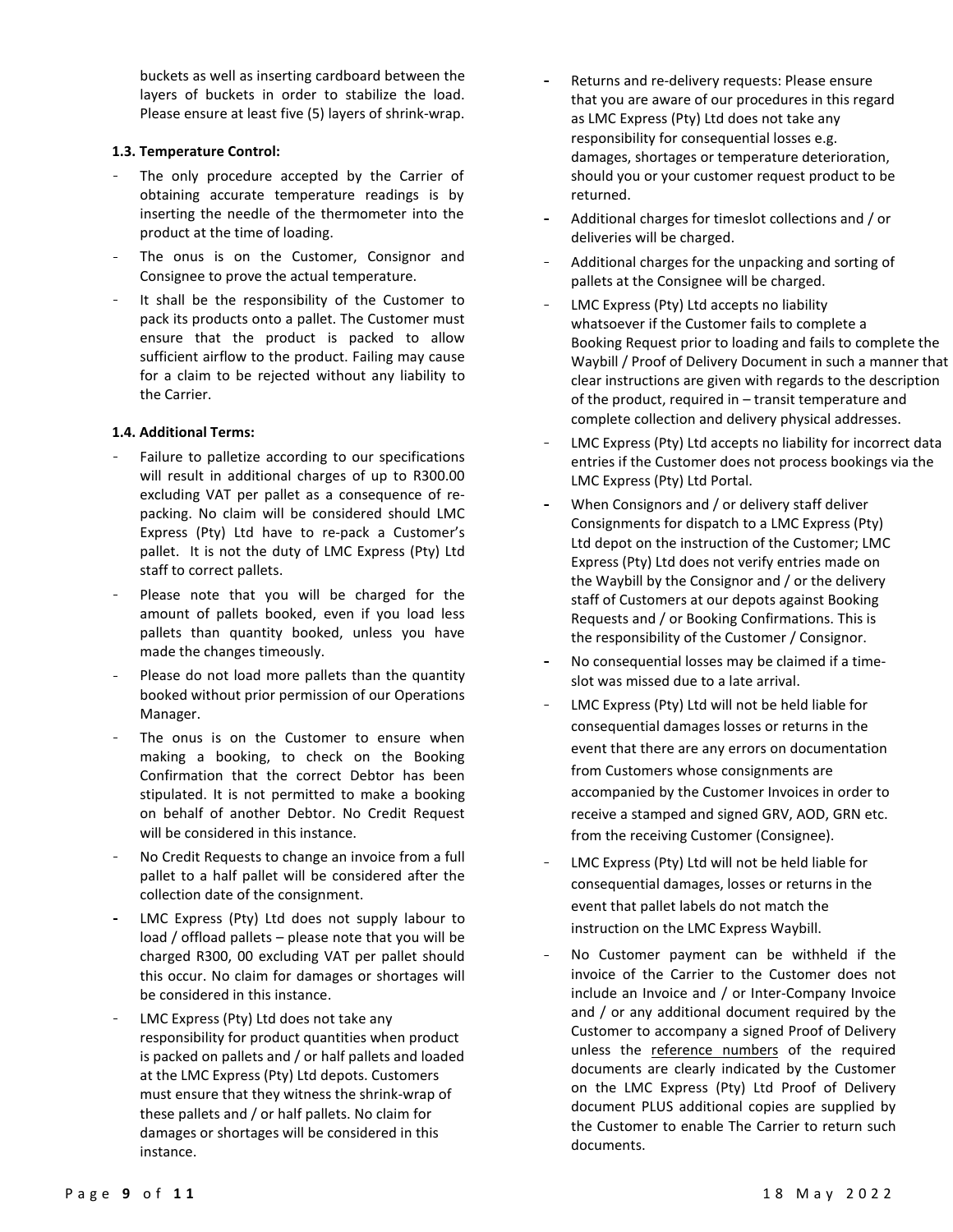No original documentation will be sent to the Customer, all documentation is sent electronically and copies thereof can be obtained by yourself from the LMC Express (Pty) Ltd Online Portal and payment therefore cannot be withheld due to copies being received by yourself.

### 1.5. Customer Communication:

LMC Express (Pty) Ltd accepts not responsibility for mistakes on bookings for consignment if the booking has not been made on the LMC Express (Pty) Ltd Portal. It is the duty of the Customer to ensure that all contact details are correct on the LMC Express (Pty) Ltd System. It is important to have correct contact details to whom invoices, rate adjustments, booking confirmations must be sent to.

It is the duty of the Customer to ensure that the Consignor (Dispatching Warehouse) and Consignee (Receiving Warehouse) details are correct. Please note that the e-mail address for the Consignor and Consignee is used to email LMC Express (Pty) Ltd Booking Confirmations.

All corrections can be made on the LMC Express (Pty) Ltd Portal.

LMC Express (Pty) Ltd accepts no responsibility for any mistakes if the above are not adhered to.

# 1.6. Claims:

The Customer shall be entitled to report damages, shortages, product temperature deviations and product returns as follows: No claim will be considered if the relevant procedure, as stated per report, has not been followed.

No claim for shortages will be considered for deliveries to Distribution Centres. We strongly recommend that Consignors strap all their pallets in a crisscross manner with custom made tape prior to handing pallets over to LMC Express (Pty) Ltd.

The Carrier's drivers shall be issued with reporting documents which the Customer must complete to report damages and / or shortages and / or product temperature deviations and / or product returns. (Alternatively, request that The Carrier e-mails / faxes the applicable document to the Customer.)

The Customer is obliged to ensure that all its Consignors and Consignee's comply with the Carrier's Issue Reporting Procedure.

No claim will be considered if the Customer, Consignor and Consignee do not sign the Carrier's Proof of Delivery and endorse on the Carrier's Proof of Delivery regarding any issues i.e. damages and / or shortages and / or product temperature deviations and / or product returns.

No claims will be considered if the Customer, Consignor and Consignee do not complete the relevant documentation and / or do not complete the relevant documentation to the Carrier's specification.

The Customer is obliged to comply with all the conditions as stated on the relevant document(s) in order to qualify for consideration of a credit request to the Carrier.

#### GUARANTEE

The Carrier's 'MONEY BACK GUARANTEE referred to is only effective if the Customer, including all of its representatives, adheres to the Terms and Conditions as set out in this document and has no overdue account with the Company at the time of a potential claim and a Booking Confirmation, Waybill and Proof of Delivery containing accurate information is in the possession of LMC Express (Pty) Ltd prior to the collection of the consignment.